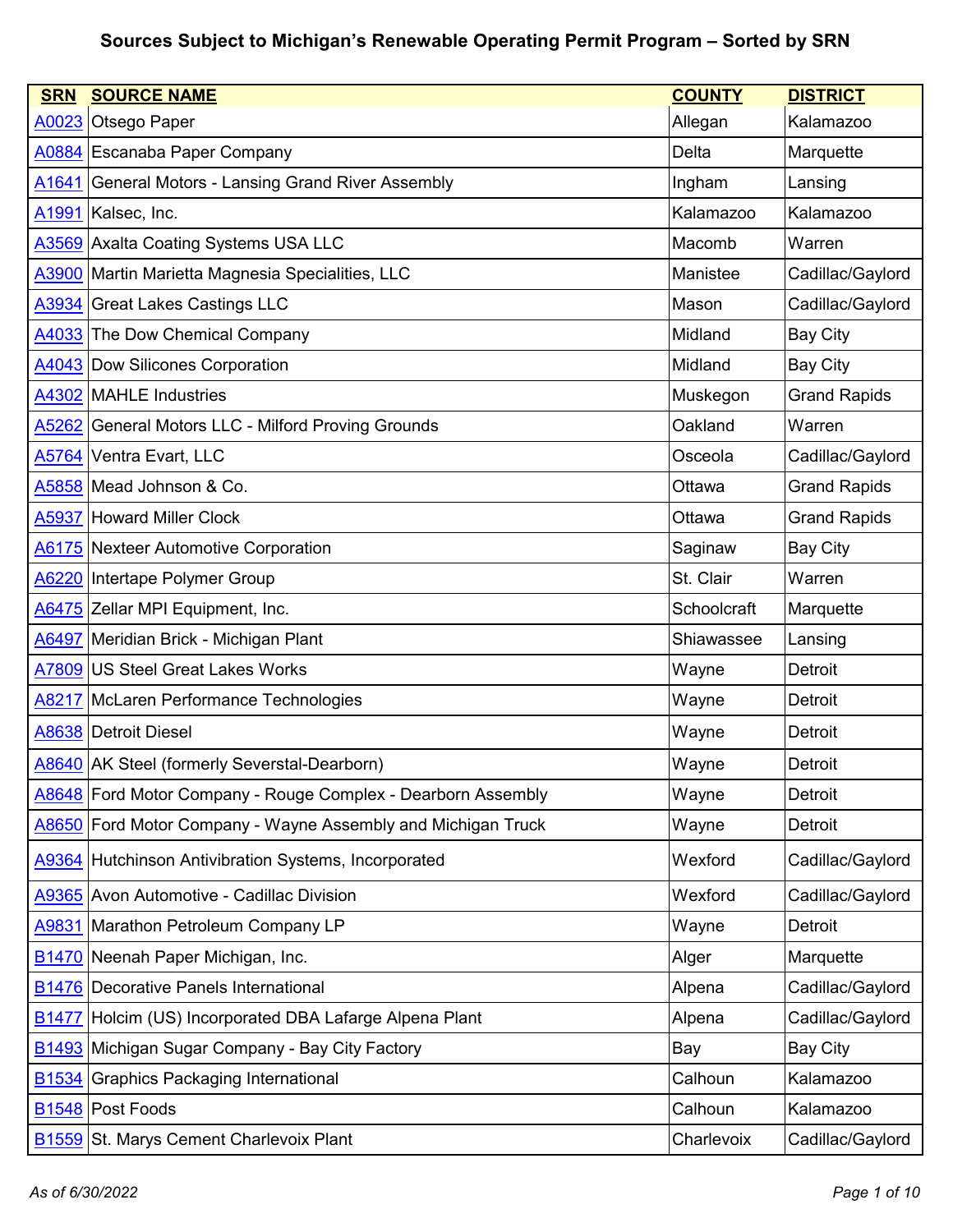| <b>SRN</b>        | <b>SOURCE NAME</b>                                                    | <b>COUNTY</b>    | <b>DISTRICT</b>     |
|-------------------|-----------------------------------------------------------------------|------------------|---------------------|
| <b>B1577</b>      | Grede LLC - Iron Mountain                                             | <b>Dickinson</b> | Marquette           |
|                   | B1606 General Motors LLC - Flint Assembly                             | Genesee          | Lansing             |
| <b>B1677</b>      | Allnex USA Inc.                                                       | Kalamazoo        | Kalamazoo           |
| <b>B1678</b>      | <b>Graphic Packaging</b>                                              | Kalamazoo        | Kalamazoo           |
|                   | <b>B1754 Ervin Amasteel Division</b>                                  | Lenawee          | Jackson             |
|                   | B1792 Warren Waste Water Treatment Plant (WWTP)                       | Macomb           | Warren              |
|                   | <b>B1824</b> Morton International Incorporated                        | Manistee         | Cadillac/Gaylord    |
| B <sub>1827</sub> | <b>Empire Iron Mining Partnership</b>                                 | Marquette        | Marquette           |
|                   | <b>B1846 Occidental Chemical Corporation</b>                          | Mason            | Cadillac/Gaylord    |
| <b>B1877</b>      | Guardian Industries, LLC                                              | Monroe           | Jackson             |
| B <sub>1909</sub> | <b>CWC Textron</b>                                                    | Muskegon         | <b>Grand Rapids</b> |
|                   | <b>B1966 White Pine Electric</b>                                      | Ontonagon        | Marquette           |
| B1991             | General Motors, LLC - Saginaw Metal Casting Operations                | Saginaw          | <b>Bay City</b>     |
|                   | <b>B2013</b> Ox Paperboard of Michigan                                | St. Joseph       | Kalamazoo           |
|                   | <b>B2015</b> Metal Technologies - Three Rivers Gray Iron              | St. Joseph       | Kalamazoo           |
| <b>B2024</b>      | Ox Paperboard WP, LLC                                                 | St. Joseph       | Kalamazoo           |
|                   | <b>B2025</b> Aquatic Company                                          | St. Joseph       | Kalamazoo           |
|                   | <b>B2063</b> Faurecia Interior Systems Saline                         | Washtenaw        | Jackson             |
|                   | <b>B2103</b> Detroit Water and Sewerage Department                    | Wayne            | Detroit             |
| <b>B2132</b>      | Wyandotte Dept Municipal Power Plant                                  | Wayne            | <b>Detroit</b>      |
|                   | <b>B2169</b> Carmeuse Lime (River Rouge Facility)                     | Wayne            | Detroit             |
|                   | <b>B2178</b> Cadillac Casting, Incorporated                           | Wexford          | Cadillac/Gaylord    |
|                   | B2247 Buckeye Terminals - Detroit Terminal                            | Wayne            | Detroit             |
|                   | <b>B2363</b> Standard Coating Inc.                                    | Oakland          | Warren              |
|                   | <b>B2644</b> Hemlock Semiconductor Operations LLC and Linde Inc.      | Saginaw          | <b>Bay City</b>     |
| <b>B2647</b>      | Lansing Board of Water & Light - REO Town Plant                       | Ingham           | Lansing             |
|                   | <b>B2757 FCA US LLC Warren Stamping Plant</b>                         | Macomb           | Warren              |
|                   | <b>B2767 FCA US LLC - Warren Truck Assembly Plant</b>                 | Macomb           | Warren              |
|                   | <b>B2795</b> DTE Electric Company - Colfax Peaking Facility           | Livingston       | Lansing             |
|                   | <b>B2796 DTE Electric Company - St. Clair/Belle River Power Plant</b> | St. Clair        | Warren              |
|                   | <b>B2798 DTE Electric Company - Delray Power Plant</b>                | Wayne            | Detroit             |
| <b>B2802</b>      | <b>DTE Electric Company - Oliver Peaking Facility</b>                 | Huron            | <b>Bay City</b>     |
|                   | <b>B2803</b> DTE Electric Company - Placid Peaking Facility           | Oakland          | Warren              |
|                   | <b>B2804 DTE Electric Company - Wilmot Peaking Facility</b>           | Tuscola          | <b>Bay City</b>     |
|                   | <b>B2805</b> DTE Electric Company - Hancock Peaking Facility          | Oakland          | Warren              |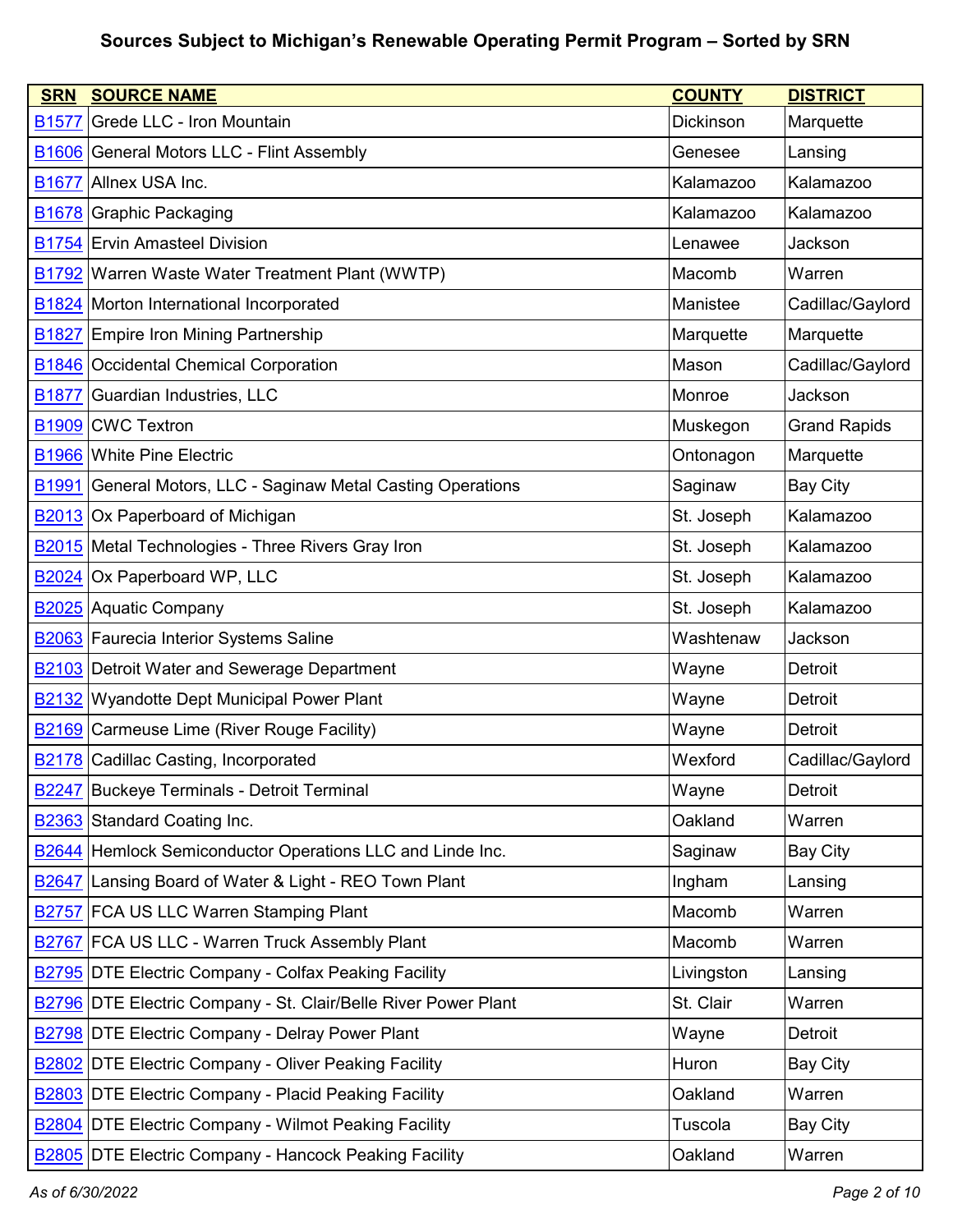| <b>SRN</b>        | <b>SOURCE NAME</b>                                              | <b>COUNTY</b>  | <b>DISTRICT</b>     |
|-------------------|-----------------------------------------------------------------|----------------|---------------------|
|                   | <b>B2806</b> DTE Electric Company - Superior Peaking Station    | Washtenaw      | Jackson             |
|                   | <b>B2807 DTE Electric Company - Putnam Peaking Facility</b>     | Tuscola        | <b>Bay City</b>     |
|                   | <b>B2808 DTE Electric Company - Northeast Peaking Facility</b>  | Macomb         | Warren              |
|                   | <b>B2810 DTE Electric Company - River Rouge</b>                 | Wayne          | Detroit             |
| B <sub>2811</sub> | <b>DTE Electric Company - Trenton Channel</b>                   | Wayne          | Detroit             |
|                   | B2814 Detroit Thermal Beacon Heating Plant                      | Wayne          | Detroit             |
|                   | <b>B2816 DTE Electric Company - Monroe Power Plant</b>          | Monroe         | Jackson             |
|                   | B2835 Consumers Energy - JH Campbell Plant                      | Ottawa         | <b>Grand Rapids</b> |
|                   | <b>B2838</b> Vicinity Energy Grand Rapids LLC                   | Kent           | <b>Grand Rapids</b> |
|                   | <b>B2840</b> Consumers Energy Company- Karn Facility            | Bay            | <b>Bay City</b>     |
|                   | <b>B2873</b> Michigan Sugar Company - Sebewaing                 | Huron          | <b>Bay City</b>     |
| <b>B2875</b>      | Michigan Sugar Company - Caro Factory                           | Tuscola        | <b>Bay City</b>     |
|                   | <b>B2876</b> Michigan Sugar Company - Croswell Factory          | Sanilac        | <b>Bay City</b>     |
|                   | <b>B2934 Palisades Nuclear Plant</b>                            | Van Buren      | Kalamazoo           |
| <b>B2987</b>      | Buckeye Terminals - River Rouge Terminal                        | Wayne          | Detroit             |
|                   | B3350 FCA US LLC - Trenton Engine Complex                       | Wayne          | Detroit             |
|                   | <b>B3518</b> United States Gypsum                               | Wayne          | Detroit             |
|                   | B3610 Pharmacia & Upjohn - Portage Road                         | Kalamazoo      | Kalamazoo           |
|                   | <b>B3692</b> Packaging Corporation of America - Filer City Mill | Manistee       | Cadillac/Gaylord    |
| <b>B3721</b>      | <b>ANR Pipeline Company - Reed City Compressor Station</b>      | Osceola        | Cadillac/Gaylord    |
| B4001             | Lansing Board of Water & Light - Erickson Station               | Eaton          | Lansing             |
|                   | <b>B4032</b> General Motors LLC - Pontiac Engineering Center    | Oakland        | Warren              |
|                   | B4049 General Motors LLC - Warren Technical Center              | Macomb         | Warren              |
|                   | B4072 WestRock California, LLC                                  | Calhoun        | Kalamazoo           |
|                   | <b>B4197 AAR Mobility Systems</b>                               | Wexford        | Cadillac/Gaylord    |
|                   | B4243 Edw C Levy, Plant 6                                       | Wayne          | <b>Detroit</b>      |
|                   | B4252 AEP Cook Nuclear Plant                                    | <b>Berrien</b> | Kalamazoo           |
|                   | B4260 L'Anse Warden Electric Company, LLC                       | Baraga         | Marquette           |
|                   | B4292 Lambda Energy Resources, LLC - Kalkaska Gas Plant         | Kalkaska       | Cadillac/Gaylord    |
|                   | B4306 Gerdau Special Steel NA - Jackson Mill                    | Jackson        | Jackson             |
| B4321             | <b>DTE Electric Company - Fermi Energy Center</b>               | Monroe         | Jackson             |
|                   | <b>B4359 BASF Wyandotte - Chemical Plants</b>                   | Wayne          | Detroit             |
|                   | B4364 Edw C Levy, Plant 3                                       | Wayne          | Detroit             |
|                   | <b>B4885</b> Tilden Mining Company                              | Marquette      | Marquette           |
|                   | <b>B4942</b> Corteva Agriscience LLC - Harbor Beach Operations  | Huron          | <b>Bay City</b>     |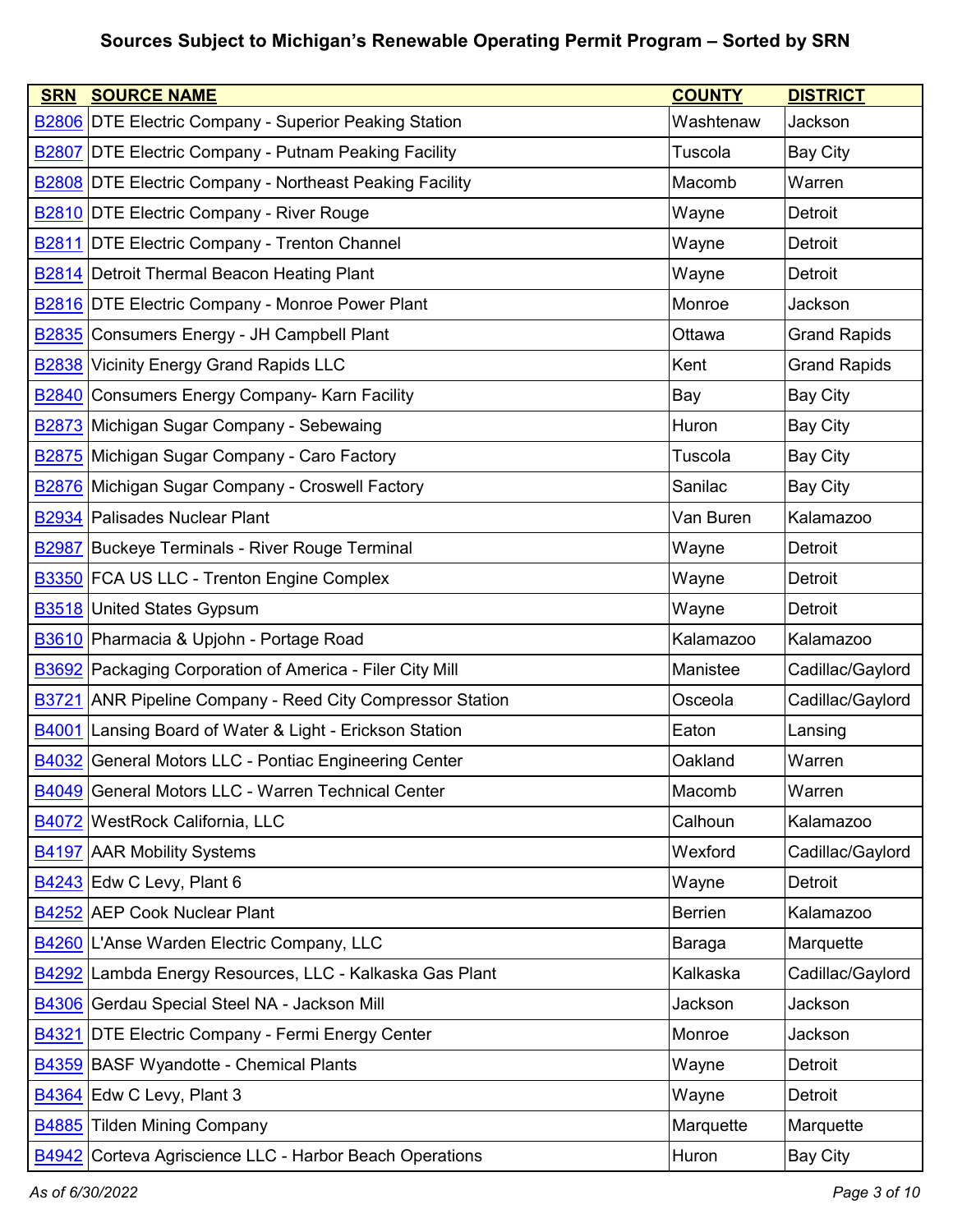| <b>SRN</b>   | <b>SOURCE NAME</b>                                                          | <b>COUNTY</b>    | <b>DISTRICT</b>     |
|--------------|-----------------------------------------------------------------------------|------------------|---------------------|
|              | <b>B5462</b> Tuscola Energy- Rich Field Gas Plant                           | Lapeer           | Lansing             |
|              | <b>B5830 Ajax Metal Processing</b>                                          | Wayne            | Detroit             |
|              | B5854 Romeo RIM, Inc.                                                       | Macomb           | Warren              |
|              | <b>B6027</b> Inteva Products Adrian Operations                              | Lenawee          | Jackson             |
|              | <b>B6145 DTE Electric Company - Greenwood Energy Center</b>                 | St. Clair        | Warren              |
|              | B6175 Coding Products, Incorporated                                         | Kalkaska         | Cadillac/Gaylord    |
|              | B6202 E-T-M Enterprises, Inc.                                               | Eaton            | Lansing             |
|              | B6230 Ford Motor Company - Research & Dev Center                            | Wayne            | Detroit             |
|              | <b>B6237 Ypsilanti Community Utilities Authority</b>                        | Washtenaw        | Jackson             |
|              | <b>B6478 DTE Gas Company - Belle River Mills Compressor Station</b>         | St. Clair        | Warren              |
|              | <b>B6480 DTE Gas Company - Columbus Compressor Station</b>                  | St. Clair        | Warren              |
| <b>B6527</b> | <b>Midland Cogeneration Venture</b>                                         | Midland          | Bay City            |
|              | B6619 Tiara Divisions of S2 Yachts                                          | Allegan          | Kalamazoo           |
|              | <b>B6636</b> Consumers Energy Company - Ray Compressor Station              | Macomb           | Warren              |
|              | <b>B6637</b> Consumers Energy Company - St. Clair Compressor Station        | St. Clair        | Warren              |
|              | <b>B7013</b> Huron Casting, Inc. and Blue Diamond Steel Casting, LLC        | Huron            | <b>Bay City</b>     |
|              | B7061 Gerdau MacSteel Monroe Mill                                           | Monroe           | Jackson             |
|              | B7093 Hound Resources, LLC                                                  | Manistee         | Cadillac/Gaylord    |
|              | B7186 Haworth - Holland                                                     | Allegan          | Kalamazoo           |
|              | B7192 Verso Quinnesec, LLC                                                  | <b>Dickinson</b> | Marquette           |
|              | <b>B7196 ANR Storage Company - Excelsior Compressor Station</b>             | Kalkaska         | Cadillac/Gaylord    |
|              | <b>B7197 ANR Storage Company - Rapid River Compressor Station</b>           | Kalkaska         | Cadillac/Gaylord    |
|              | <b>B7198</b> ANR Storage Company - Cold Springs 12/Blue Lake/Cold Springs 1 | Kalkaska         | Cadillac/Gaylord    |
|              | B7205 Knauf Insulation, Inc.                                                | Calhoun          | Kalamazoo           |
|              | <b>B7219</b> ANR Pipeline Company - South Chester Compressor Station        | Otsego           | Cadillac/Gaylord    |
|              | <b>B7220</b> ANR Pipeline Company - Woolfolk Compressor Station             | Mecosta          | <b>Grand Rapids</b> |
| <b>B7221</b> | <b>DTE Gas Company - Milford Compressor Station</b>                         | Oakland          | Warren              |
|              | B7222 Jaguar Energy LLC - Frederic 15 Gas Sweetening Plant                  | Crawford         | Cadillac/Gaylord    |
| B7227        | General Motors LLC - Orion Assembly Plant                                   | Oakland          | Warren              |
|              | B7248 FCA US LLC - Sterling Heights Assembly Plant                          | Macomb           | Warren              |
| B7287        | Sturgis Municipal Power                                                     | St. Joseph       | Kalamazoo           |
| <b>B7294</b> | Lear Corporation EEDS & Interiors - Renosol Seating Facility                | Clare            | <b>Bay City</b>     |
| <b>B7302</b> | <b>Weyerhaeuser NR Company</b>                                              | Crawford         | Cadillac/Gaylord    |
|              | <b>B7390</b> ANR Pipeline Company - Central Charlton Compressor Station     | Otsego           | Cadillac/Gaylord    |
|              | B7536 Hillsdale Board of Public Utilities                                   | Hillsdale        | Jackson             |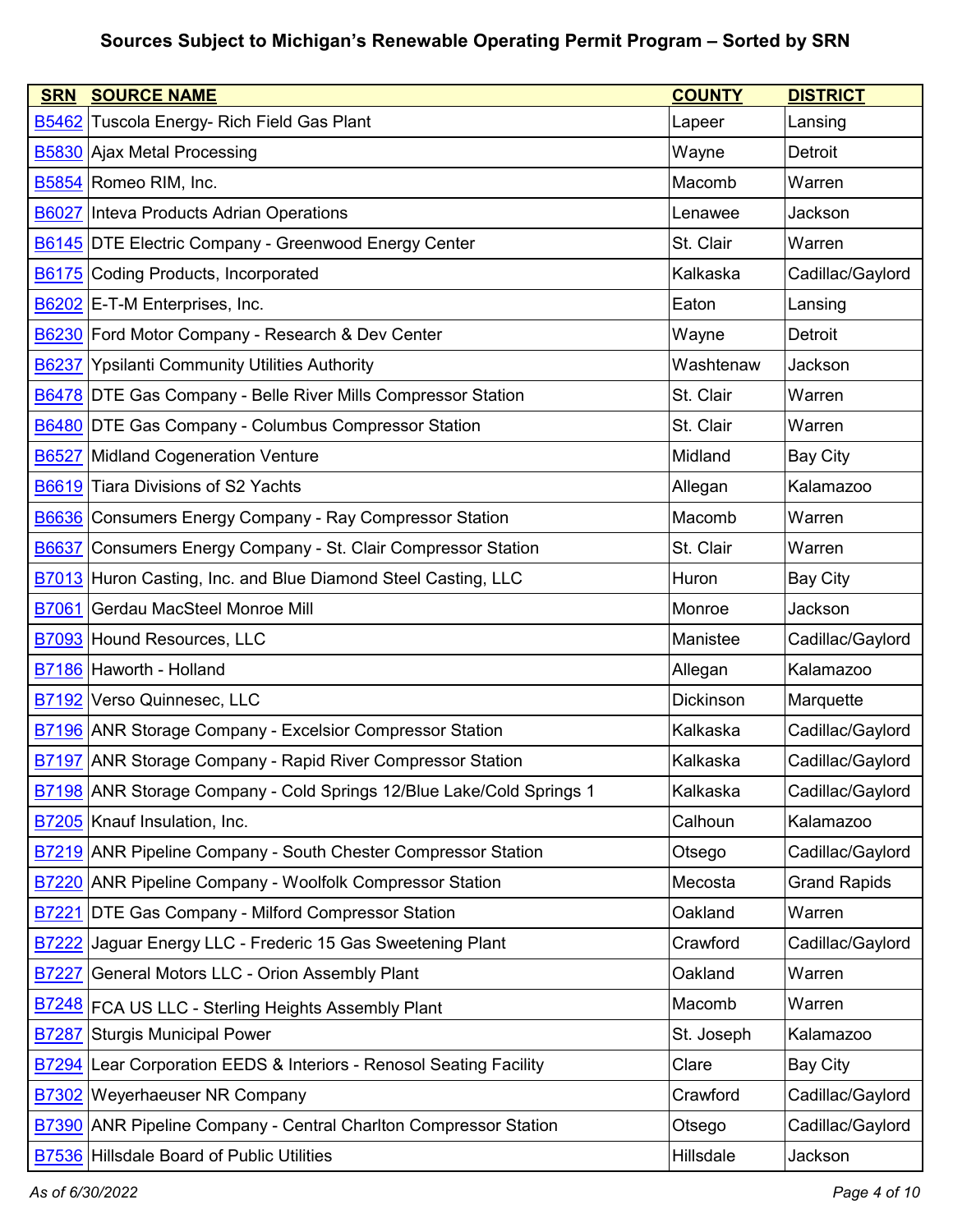| <b>SRN</b>        | <b>SOURCE NAME</b>                                                    | <b>COUNTY</b>  | <b>DISTRICT</b>     |
|-------------------|-----------------------------------------------------------------------|----------------|---------------------|
| <b>B7625</b>      | Lafata Enterprises Inc.                                               | Macomb         | Warren              |
|                   | <b>B7711</b> Sherwin Williams Company                                 | Allegan        | Kalamazoo           |
| <b>B7977</b>      | Zeeland Board of Public Works                                         | Ottawa         | <b>Grand Rapids</b> |
| <b>B8337</b>      | <b>ANR Pipeline Company - Muttonville Compressor Station</b>          | Macomb         | Warren              |
|                   | B8570 Andersons Albion Ethanol                                        | Calhoun        | Kalamazoo           |
| <b>B8573</b>      | Great Lakes Gas Transmission, LP - Compressor Station #11 Boyne Falls | Charlevoix     | Cadillac/Gaylord    |
|                   | B8786 Sekisui America Voltek Division                                 | <b>Branch</b>  | Kalamazoo           |
|                   | B9073 Marathon Petroleum - Niles                                      | <b>Berrien</b> | Kalamazoo           |
|                   | <b>D8065</b> Dart Container Corporation of Michigan                   | Ingham         | Lansing             |
|                   | <b>E5094</b> Hutchinson Antivibration Systems, Inc.                   | Kent           | <b>Grand Rapids</b> |
|                   | G5067 William Beaumont Hospital                                       | Oakland        | Warren              |
| K <sub>1271</sub> | Henry Ford Hospital                                                   | Wayne          | Detroit             |
|                   | K2131 Western Michigan University                                     | Kalamazoo      | Kalamazoo           |
|                   | K2460 Central Michigan University                                     | Isabella       | <b>Bay City</b>     |
|                   | K3249 Michigan State University                                       | Ingham         | Lansing             |
|                   | M0675 The Regents of the University of Michigan                       | Washtenaw      | Jackson             |
|                   | M4085 FCA US LLC - Mack Avenue Engine Plant                           | Wayne          | Detroit             |
|                   | M4174 Detroit Metropolitan Wayne County Airport                       | Wayne          | <b>Detroit</b>      |
|                   | M4199 General Motors - Detroit Hamtramck Assembly                     | Wayne          | Detroit             |
|                   | M4204 Zeeland Farm Services                                           | Ottawa         | <b>Grand Rapids</b> |
|                   | M4449 Woodland Meadows RDF Waste Management                           | Wayne          | Detroit             |
|                   | M4469 Riverview Energy Systems                                        | Wayne          | Detroit             |
|                   | M4734 Ford Motor Company - Automatic Transmission New Product         | Wayne          | Detroit             |
|                   | M4764 Ford Motor Company - Elm Street Boilerhouse                     | Wayne          | Detroit             |
|                   | M4777 BASF Wyandotte - Plastic Plants                                 | Wayne          | Detroit             |
|                   | M4780 Roush Industries                                                | Wayne          | Detroit             |
|                   | M4782 EQ - Belleville Wayne Disposal & MDTP                           | Wayne          | Detroit             |
|                   | M4808 BASF Labs & Applications Centers                                | Wayne          | Detroit             |
|                   | M4854 Sumpter Generating Plant First Energy                           | Wayne          | Detroit             |
|                   | N0034 Molded Plastic Industries, Inc.                                 | Ingham         | Lansing             |
|                   | N0544 Warm Rain Corporation                                           | Houghton       | Marquette           |
| N0677             | Steelcase - Kentwood Complex                                          | Kent           | <b>Grand Rapids</b> |
| N0780             | Louisiana-Pacific Corporation - Newberry Plant                        | Luce           | Marquette           |
|                   | N0802 Albar Industries, Inc.                                          | Lapeer         | Lansing             |
| N0854             | TI Group Automotive Systems LLC                                       | Tuscola        | Bay City            |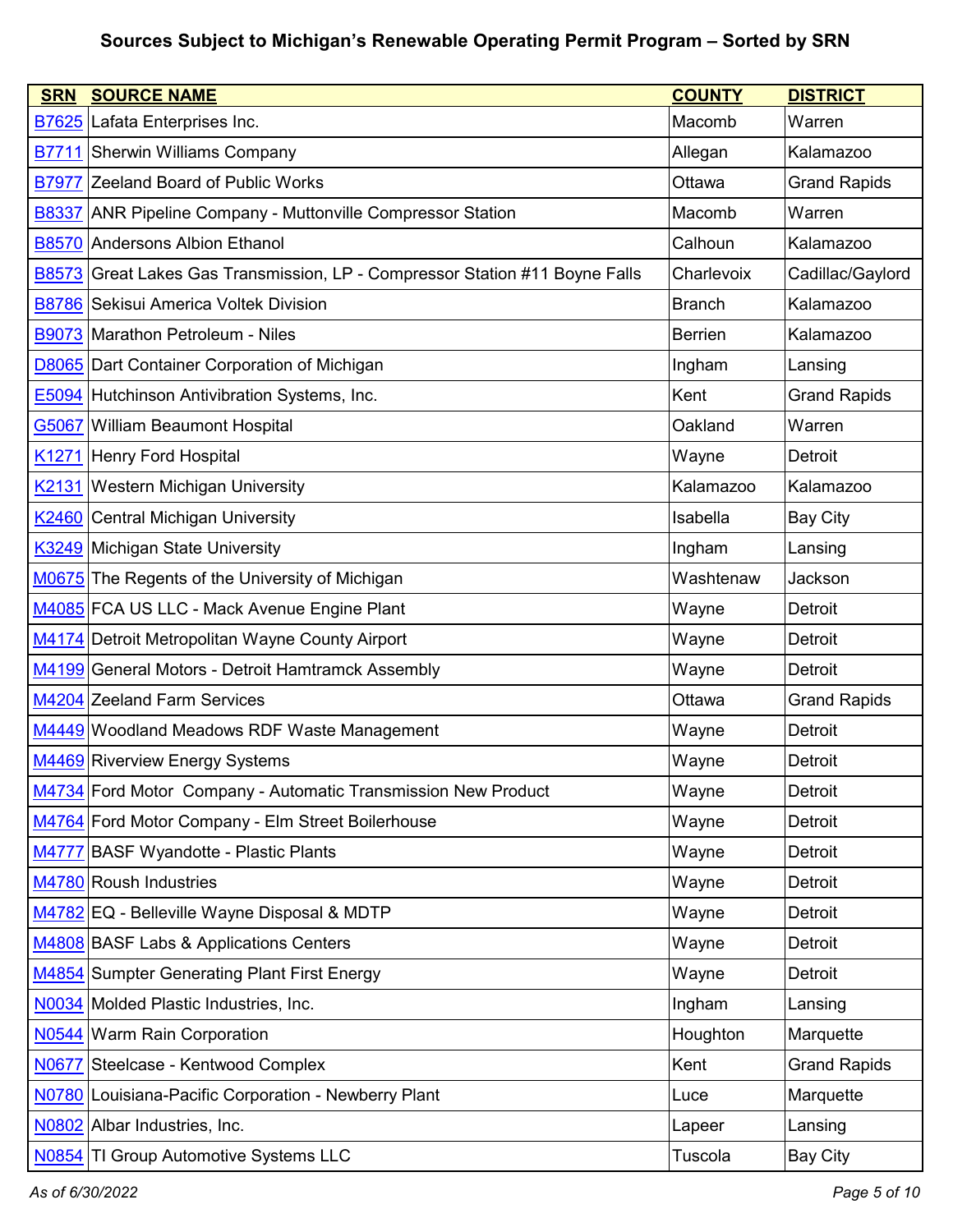| <b>SRN</b>         | <b>SOURCE NAME</b>                                                       | <b>COUNTY</b>    | <b>DISTRICT</b>     |
|--------------------|--------------------------------------------------------------------------|------------------|---------------------|
|                    | N0879 Morgan Olson                                                       | St. Joseph       | Kalamazoo           |
|                    | N0890 Viking Energy of Lincoln, LLC                                      | Alcona           | Cadillac/Gaylord    |
|                    | N0895 Lacks Industries, Airlane Road                                     | Kent             | <b>Grand Rapids</b> |
| N0924              | Muskegon Development Company Headquarters Field - Sour Zone CPF          | Roscommon        | Cadillac/Gaylord    |
|                    | N0929 Ford Motor Company - Flat Rock                                     | Wayne            | Detroit             |
|                    | N1099 Consumers Energy - Northville Compressor                           | Wayne            | Detroit             |
|                    | N1160 Viking Energy of McBain LLC                                        | Missaukee        | Cadillac/Gaylord    |
|                    | N1192 DENSO Manufacturing Michigan                                       | Calhoun          | Kalamazoo           |
|                    | N1216 Waste Management - Westside Recycling & Disposal                   | St. Joseph       | Kalamazoo           |
|                    | N1266 Hillman Power Company                                              | Montmorency      | Cadillac/Gaylord    |
|                    | N1315 Louisiana-Pacific Corporation - Sagola Plant                       | <b>Dickinson</b> | Marquette           |
|                    | N1316 Mayco International, LLC                                           | Macomb           | Warren              |
|                    | N1324 Kent County DPW South Kent Landfill                                | Kent             | <b>Grand Rapids</b> |
|                    | N1328 Rec Boat Holdings LLC - Cruiser Division                           | Wexford          | Cadillac/Gaylord    |
|                    | N1336 BASF Corporation - BASF Automotive R & D Campus                    | Oakland          | Warren              |
|                    | N1395 Cadillac Renewable Energy                                          | Wexford          | Cadillac/Gaylord    |
|                    | N1436 FCA US LLC - Chrysler Technology Center                            | Oakland          | Warren              |
| N <sub>1470</sub>  | Rec Boat Holdings LLC - Sport and Engineering                            | Wexford          | Cadillac/Gaylord    |
|                    | N1604 Kent County Waste To Energy Facility                               | Kent             | <b>Grand Rapids</b> |
|                    | N1685 TES Filer City Station                                             | Manistee         | Cadillac/Gaylord    |
|                    | N1722 Biewer Sawmill Incorporated                                        | Missaukee        | Cadillac/Gaylord    |
|                    | N1784 Ada Cogen Limited Partnership                                      | Kent             | <b>Grand Rapids</b> |
|                    | N1794 Atlas Molded Products, Div. of Atlas Roofing                       | Kent             | <b>Grand Rapids</b> |
|                    | N <sub>1888</sub> Gentex Corporation                                     | Ottawa           | <b>Grand Rapids</b> |
|                    | N1966 Michigan Automotive Compressor, Inc.                               | Jackson          | Jackson             |
|                    | N2079 Lacks Industries, 52nd Street                                      | Kent             | <b>Grand Rapids</b> |
| N <sub>2</sub> 155 | Chrysler Group - Jefferson North Assembly Plant                          | Wayne            | Detroit             |
|                    | N2168 Great Lakes Gas Transmission, LP - Compressor Station #7 Wakefield | Gogebic          | Marquette           |
|                    | N2369 Adrian Landfill, Inc. and Adrian Energy Associates, LLC            | Lenawee          | Jackson             |
|                    | N2383 DGP Inc.                                                           | Sanilac          | <b>Bay City</b>     |
| N2388              | <b>Grayling Generating Station Limited Partnership</b>                   | Crawford         | Cadillac/Gaylord    |
| N2407              | <b>Forest Lawn Landfill</b>                                              | <b>Berrien</b>   | Kalamazoo           |
|                    | N2430 Great Lakes Composite, LLC                                         | Shiawassee       | Lansing             |
|                    | N2586 Holland Board of Public Works, 48th Street Peaking Station         | Allegan          | Kalamazoo           |
| N <sub>2610</sub>  | Toefco Engineered Coating Systems, Inc.                                  | <b>Berrien</b>   | Kalamazoo           |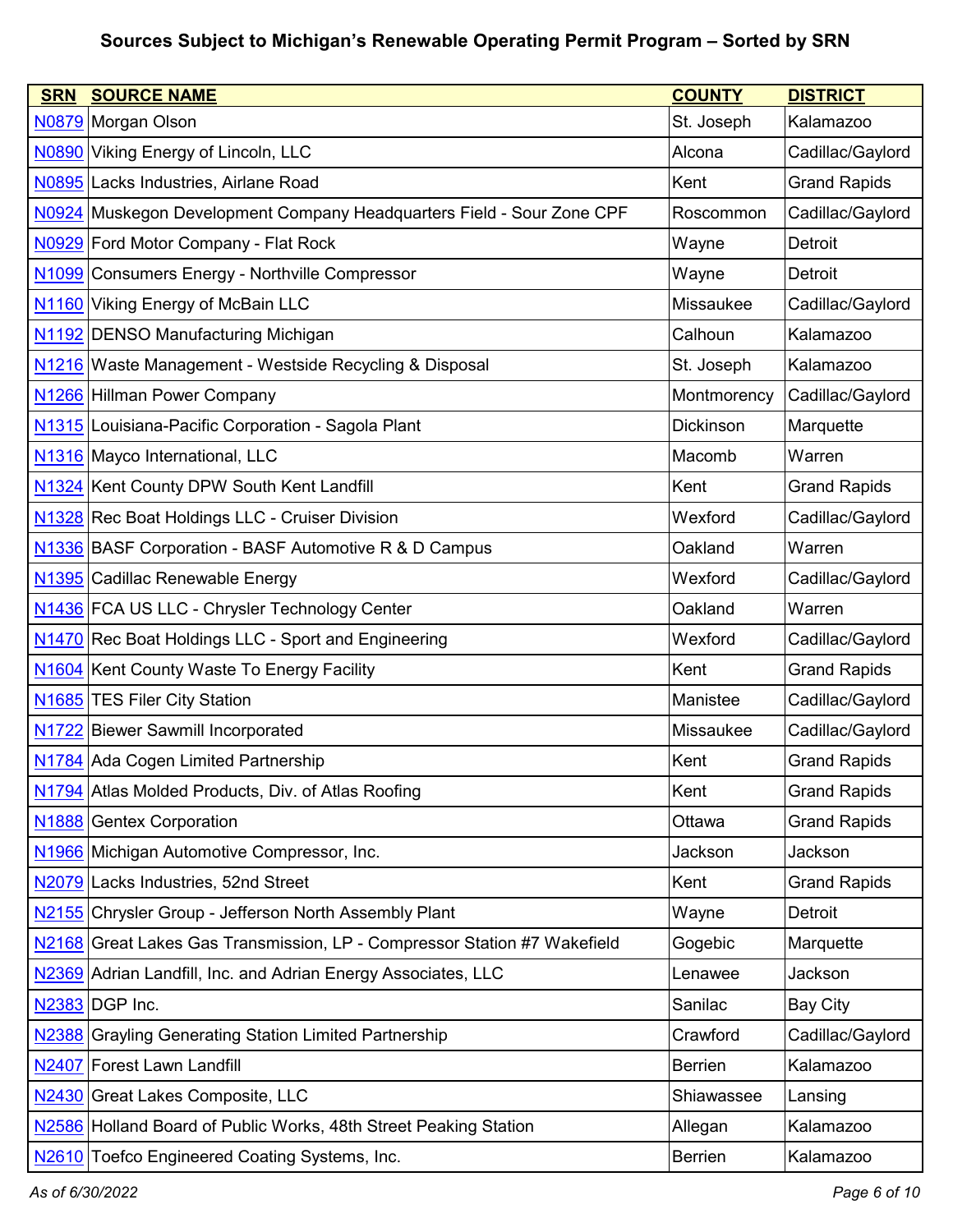| <b>SRN</b>        | <b>SOURCE NAME</b>                                                                                           | <b>COUNTY</b>  | <b>DISTRICT</b>     |
|-------------------|--------------------------------------------------------------------------------------------------------------|----------------|---------------------|
|                   | N2614 NBHX Trim                                                                                              | Kent           | <b>Grand Rapids</b> |
|                   | N2688 Arbor Hills Landfill                                                                                   | Washtenaw      | Jackson             |
|                   | N2689 Vienna Junction Industrial Park Sanitary Landfill and Vienna Junction Energy                           | Monroe         | Jackson             |
| N <sub>2804</sub> | Central Sanitary Landfill                                                                                    | Montcalm       | <b>Grand Rapids</b> |
|                   | N2812 LexaMar Corporation                                                                                    | Charlevoix     | Cadillac/Gaylord    |
|                   | N2896 BFI and Gas Recovery Systems - C & C Landfill                                                          | Calhoun        | Kalamazoo           |
| N2901             | Consumers Energy - Muskegon River Compressor Station                                                         | Clare          | <b>Bay City</b>     |
|                   | N2915 Toyota Motor North America R & D                                                                       | Washtenaw      | Jackson             |
|                   | N2940 DCP Antrim Gas LLC - South Chester CO2 Removal Facility                                                | Otsego         | Cadillac/Gaylord    |
| N2952             | <b>City Environmental - Hastings Sanitary Service</b>                                                        | <b>Barry</b>   | <b>Grand Rapids</b> |
|                   | N3022 Eaton Rapids Gas Storage System                                                                        | Ingham         | Lansing             |
|                   | N3078 Michigan Foam Products, LLC                                                                            | Kent           | <b>Grand Rapids</b> |
| N3261             | <b>Glens Sanitary Landfill</b>                                                                               | Leelanau       | Cadillac/Gaylord    |
|                   | N3294 Ottawa County Farms Landfill                                                                           | Ottawa         | <b>Grand Rapids</b> |
| N3341             | <b>DTE Gas Company - Kalkaska Compressor Station</b>                                                         | Kalkaska       | Cadillac/Gaylord    |
| N3391             | DT Midstream - Washington 10 Compressor Station                                                              | Macomb         | Warren              |
|                   | N3392 DTE Gas Company - Taggart Compressor Station                                                           | Montcalm       | <b>Grand Rapids</b> |
| N3570             | Genesee Power Station Limited Partnership                                                                    | Genesee        | Lansing             |
|                   | N3634 Harlands Sanitary Landfill / Manistee County Landfill                                                  | Manistee       | Cadillac/Gaylord    |
|                   | N3748 Belding Tank Technologies                                                                              | Ionia          | <b>Grand Rapids</b> |
|                   | N3758 Great Lakes Gas Transmission, LP - Compressor Station #8 Crystal Falls                                 | Mackinac       | Marquette           |
|                   | N3759 Great Lakes Gas Transmission, LP - Compressor Station #9 Rapid River                                   | Delta          | Marquette           |
|                   | N3760 Great Lakes Gas Transmission, LP - Compressor Station #10 Naubinway                                    | Iron           | Marquette           |
|                   | N3818 Great Lakes Gas Transmission, LP - Compressor Station #13 Otisville                                    | Genesee        | Lansing             |
|                   | N3845 Eagle Valley Recycle and Disposal Facility                                                             | Oakland        | Warren              |
|                   | N3862 Wexford County Landfill                                                                                | Wexford        | Cadillac/Gaylord    |
| N3920             | <b>Consumers Energy - Freedom Compressor Station</b>                                                         | Washtenaw      | Jackson             |
| N4975             | Michigan Power Limited Partnership                                                                           | Mason          | Cadillac/Gaylord    |
|                   | N5056 Magna Mirrors - Newaygo                                                                                | Newaygo        | <b>Grand Rapids</b> |
|                   | N5101 AGCO, Inc.                                                                                             | Mecosta        | <b>Grand Rapids</b> |
| N5397             | Waste Management - People's Landfill North American Natural Resources,<br>Inc. - People's Generating Station | Saginaw        | <b>Bay City</b>     |
| N <sub>5432</sub> | Southeast Berrien County Landfill                                                                            | <b>Berrien</b> | Kalamazoo           |
| N <sub>5572</sub> | <b>Howell Compressor Station</b>                                                                             | Livingston     | Lansing             |
| <u>N5573</u>      | Consumers Energy - White Pigeon Compressor                                                                   | St. Joseph     | Kalamazoo           |
| N <sub>5574</sub> | <b>ANR Pipeline Company - Hamilton Compressor Station</b>                                                    | Allegan        | Kalamazoo           |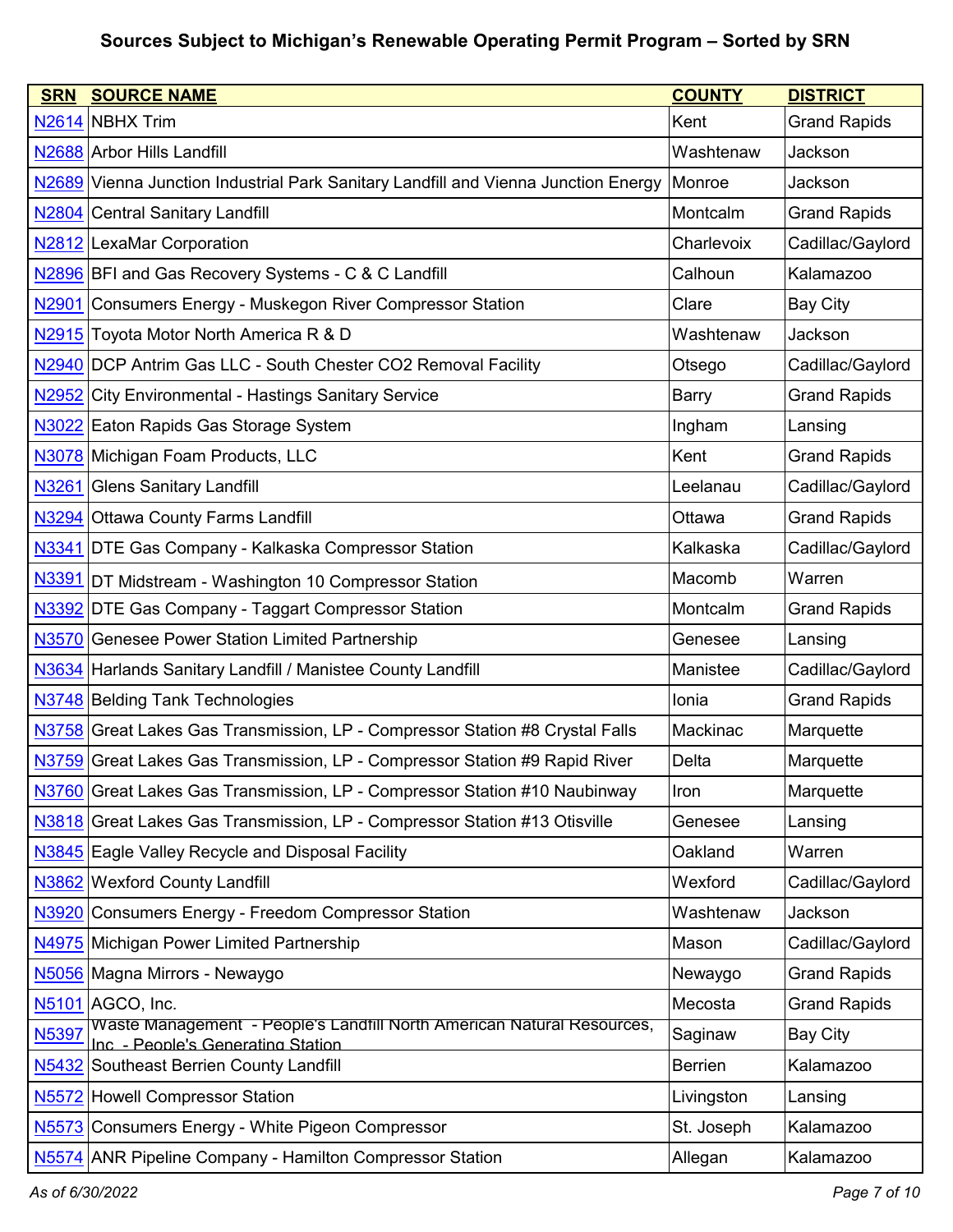| <b>SRN</b>        | <b>SOURCE NAME</b>                                                                                      | <b>COUNTY</b>  | <b>DISTRICT</b>     |
|-------------------|---------------------------------------------------------------------------------------------------------|----------------|---------------------|
|                   | N5575 ANR Pipeline Company - Bridgman Compressor Station                                                | <b>Berrien</b> | Kalamazoo           |
|                   | N5576 ANR Pipeline Company - Goodwell Compressor Station                                                | Newaygo        | <b>Grand Rapids</b> |
|                   | N5578 ANR Pipeline Company - Winfield Compressor Station                                                | Montcalm       | <b>Grand Rapids</b> |
|                   | N5581 Great Lakes Gas Transmission, LP - Compressor Station #12 Farwell                                 | Clare          | <b>Bay City</b>     |
|                   | N5586 ANR Pipeline Company - Lincoln Compressor Station                                                 | Clare          | <b>Bay City</b>     |
|                   | N5599 Lyons Industries                                                                                  | Cass           | Kalamazoo           |
|                   | N5619 Pitsch Sanitary Landfill                                                                          | Ionia          | <b>Grand Rapids</b> |
|                   | N5656 Nylok LLC                                                                                         | Macomb         | Warren              |
|                   | N5719 Orchard Hill Landfill                                                                             | <b>Berrien</b> | Kalamazoo           |
|                   | N5792 Consumers Energy - Overisel Compressor Station                                                    | Allegan        | Kalamazoo           |
|                   | N5814 ACM (Asama Coldwater Manufacturing)                                                               | <b>Branch</b>  | Kalamazoo           |
|                   | N5831 Riverside - Wilderness CO2 & Hayes 29 CPF                                                         | Otsego         | Cadillac/Gaylord    |
|                   | N5866 Metal Technologies - Ravenna Casting Center                                                       | Muskegon       | <b>Grand Rapids</b> |
|                   | N5910 Venice Park RDF                                                                                   | Shiawassee     | Lansing             |
|                   | N5935 DTE Gas Company - Alpena Compressor Station                                                       | Clare          | Bay City            |
|                   | N5940 PotlatchDeltic Land & Lumber, LLC                                                                 | Marquette      | Marquette           |
|                   | N5957 Real Alloy Recycling, Inc.                                                                        | <b>Branch</b>  | Kalamazoo           |
|                   | N5984 Pine Tree Acres Landfill                                                                          | Macomb         | Warren              |
| N5985             | Republic Services of Michigan IV, LLC - Whitefeather Landfill and Energy<br>Developments Pinconning IIC | Bay            | <b>Bay City</b>     |
|                   | N5986 Republic Services - Carleton Farms                                                                | Wayne          | Detroit             |
|                   | N5987 Brent Run Landfill                                                                                | Genesee        | Lansing             |
|                   | N5988 City Environmental Services Incorporated of Waters                                                | Crawford       | Cadillac/Gaylord    |
| N5991             | <b>Citizens Disposal Landfill</b>                                                                       | Genesee        | Lansing             |
| <b>N5996</b>      | <b>Granger Grand River Avenue Landfill</b>                                                              | Clinton        | Lansing             |
| N <sub>5997</sub> | <b>Granger Wood Street Landfill</b>                                                                     | Clinton        | Lansing             |
|                   | N6004 City Of Midland Utilities Division                                                                | Midland        | <b>Bay City</b>     |
|                   | N6006 Waste Management - Autumn Hills RDF                                                               | Ottawa         | <b>Grand Rapids</b> |
|                   | N6007 Tri-City Recycling and Disposal Facility (RDF)                                                    | Sanilac        | <b>Bay City</b>     |
|                   | N6008 Oakland Heights Development, Inc.                                                                 | Oakland        | Warren              |
|                   | N6009 Sauk Trail Hills Development                                                                      | Wayne          | Detroit             |
|                   | N6010 Northern Oaks Recycling and Disposal Facility                                                     | Clare          | <b>Bay City</b>     |
|                   | N6011 Muskegon County Landfill                                                                          | Muskegon       | <b>Grand Rapids</b> |
|                   | N6028 GFL North Michigan Landfill - Elk Run-Landfill                                                    | Presque Isle   | Cadillac/Gaylord    |
|                   | N6033 Dafter Sanitary Landfill Inc                                                                      | Chippewa       | Marquette           |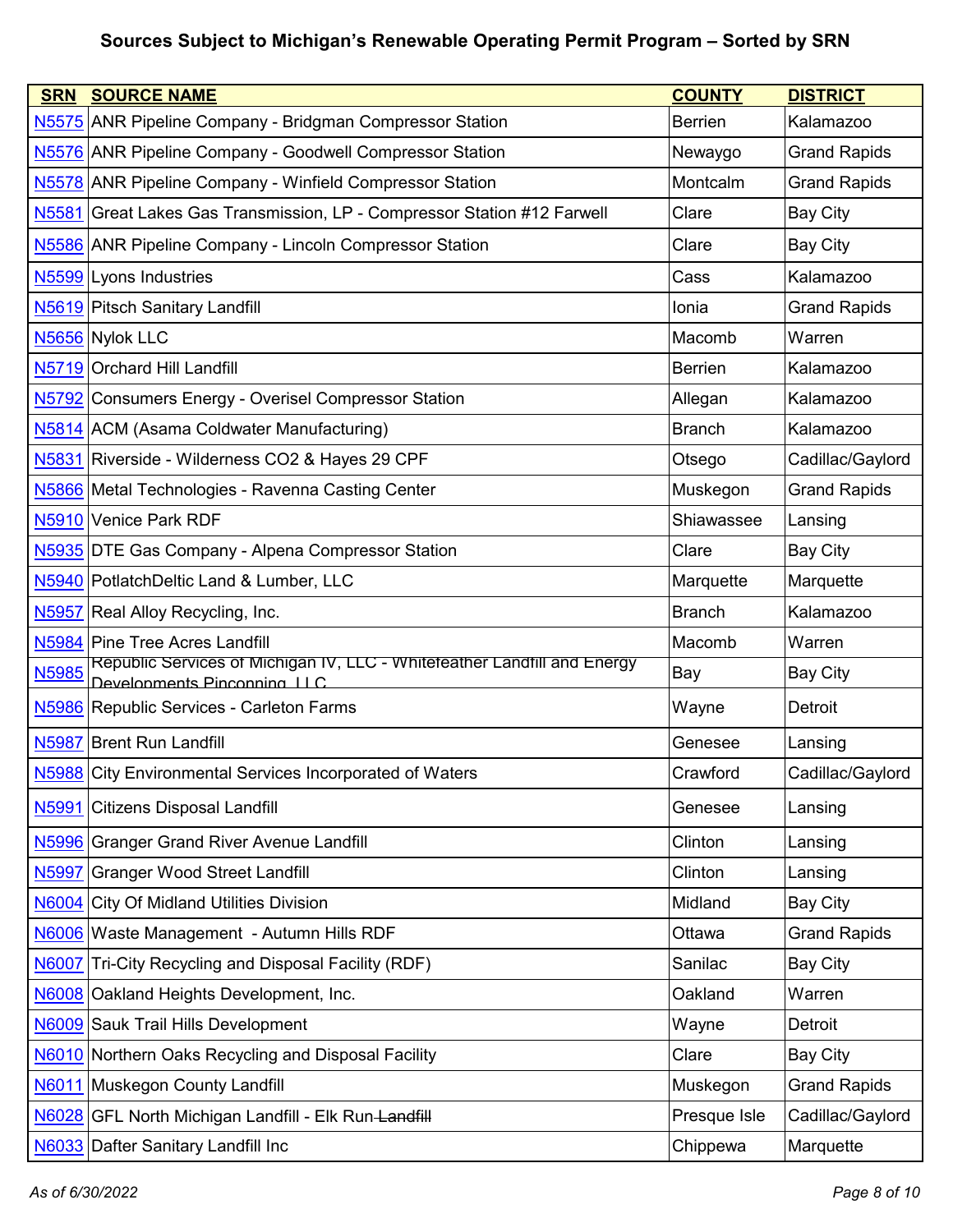| <b>SRN</b> | <b>SOURCE NAME</b>                                                       | <b>COUNTY</b> | <b>DISTRICT</b>     |
|------------|--------------------------------------------------------------------------|---------------|---------------------|
|            | N6034 Woodland Island Waste Management                                   | Alger         | Marquette           |
|            | N6035 Delta Solid Waste Management Authority                             | Delta         | Marquette           |
| N6037      | Michigan Environs Inc.                                                   | Menominee     | Marquette           |
|            | N6039 K & W Landfill Inc                                                 | Ontonagon     | Marquette           |
|            | N6052 East Jordan Foundry, LLC                                           | Antrim        | Cadillac/Gaylord    |
|            | N6207 Smiths Creek Landfill                                              | St. Clair     | Warren              |
|            | N6226 Brembo North America, Inc.                                         | Calhoun       | Kalamazoo           |
|            | N6251 Cabot Corporation and Air Products and Chemicals, Inc.             | Midland       | <b>Bay City</b>     |
|            | N6327 Federal-Mogul Powertrain                                           | Wayne         | Detroit             |
|            | N6515 Advanced Fibermolding Incorporated                                 | Osceola       | Cadillac/Gaylord    |
|            | N6521 Zeeland Generating Station                                         | Ottawa        | <b>Grand Rapids</b> |
|            | N6526 CMS Generation Michigan Power, LLC - Livingston Generating Station | Otsego        | Cadillac/Gaylord    |
|            | N6626 Consumers Energy - Jackson Generating Station                      | Jackson       | Jackson             |
|            | N6631 Dearborn Industrial Generation                                     | Wayne         | Detroit             |
|            | N6731 CMS Generation - Kalamazoo River Generating Station                | Kalamazoo     | Kalamazoo           |
|            | N6767 New Covert Generating                                              | Van Buren     | Kalamazoo           |
|            | N6833 Wolverine Power - Gaylord Generating Station                       | Otsego        | Cadillac/Gaylord    |
|            | N6838 Vector Pipeline L.P., Highland Compressor Station                  | Oakland       | Warren              |
|            | N6873 DTE Electric Company - Renaissance                                 | Montcalm      | <b>Grand Rapids</b> |
| N6874      | Quantum Composites Inc.                                                  | Bay           | <b>Bay City</b>     |
|            | N6944 Pregis LLC                                                         | St. Clair     | Warren              |
|            | N6950 General Motors Corporation, LLC - Lansing Delta Township Plant     | Eaton         | Lansing             |
|            | N6989 AVL Powertrain Engineering                                         | Washtenaw     | Jackson             |
|            | N6996 Poet Biorefining - Caro, LLC                                       | Tuscola       | <b>Bay City</b>     |
|            | N7113 Michigan Public Power Agency - Kalkaska CT No. 1                   | Kalkaska      | Cadillac/Gaylord    |
|            | N7221 R.L. Adams Plastics                                                | Kent          | <b>Grand Rapids</b> |
|            | N7228 FCA US LLC - Dundee Engine Plant                                   | Monroe        | Jackson             |
|            | N7256 Universal Coating, Inc.                                            | Genesee       | Lansing             |
|            | N7362 Graymont Western Lime Inc                                          | Schoolcraft   | Marquette           |
|            | N7374 Plastic Plate Kraft                                                | Kent          | <b>Grand Rapids</b> |
|            | N7396 White Pine Copper Refinery Inc                                     | Ontonagon     | Marquette           |
|            | N7413 Ventra Fowlerville LLC                                             | Livingston    | Lansing             |
|            | N7421 DTE Gas Company - Willow Run Compressor Station                    | Washtenaw     | Jackson             |
|            | N7578 Eagle Industries, Inc.                                             | Oakland       | Warren              |
|            | N7624 Vector Pipeline L.P., Washington Compressor Station                | Macomb        | Warren              |